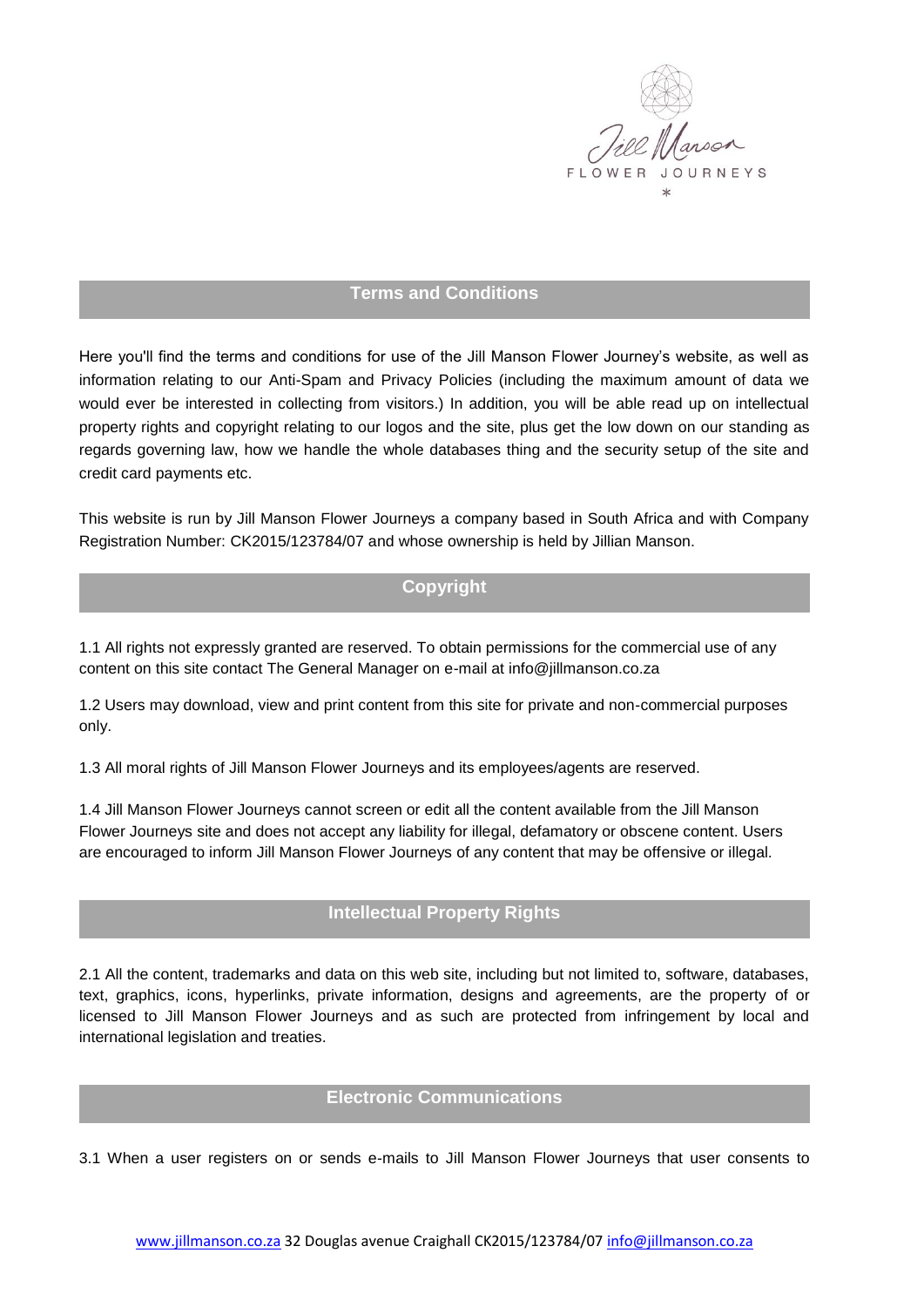

receiving communications from Jill Manson Flower Journeys electronically and agrees that all agreements, notices, disclosures and other communications sent by Jill Manson Flower Journeys satisfies any legal requirements, including but not limited, to the requirement that such communications should be "in writing".

#### **Disclaimer**

4.1 Apart from the provisions of sections 43(5) and 43(6) of the Electronic Communications and Transactions Act, neither Jill Manson Flower Journeys nor any of its agents or representatives shall be liable for any damage, loss or liability of whatsoever nature arising from the use or inability to use this web site or the services or content provided from and through this web site.

4.2 Furthermore, Jill Manson Flower Journeys makes no representations or warranties, implied or otherwise, that, amongst others, the content and technology available from this web site are free from errors or omissions. Users are encouraged to report any possible malfunctions and errors to the person referred to in clause 1.

#### **Governing Law**

5.1 This site is hosted, controlled and operated from the Republic of South Africa and therefore governed by South African law.

### **Security**

6.1 Any person that delivers or attempts to deliver any damaging code to this web site or attempts to gain unauthorised access to any page on this web site shall be prosecuted and civil damages shall be claimed in the event that Jill Manson Flower Journeys suffers any damage or loss.

6.2 The user agrees and warrants that its log-in name and password shall:

6.2.1 be used for personal use only; and

6.2.2 not be disclosed to any third party.

6.3 The user allows Jill Manson Flower Journeys to take all reasonable steps to ensure the integrity and security of the Jill Manson Flower Journeys site and back-office applications.

6.4 All credit card transactions are Secure Socket Layers encrypted.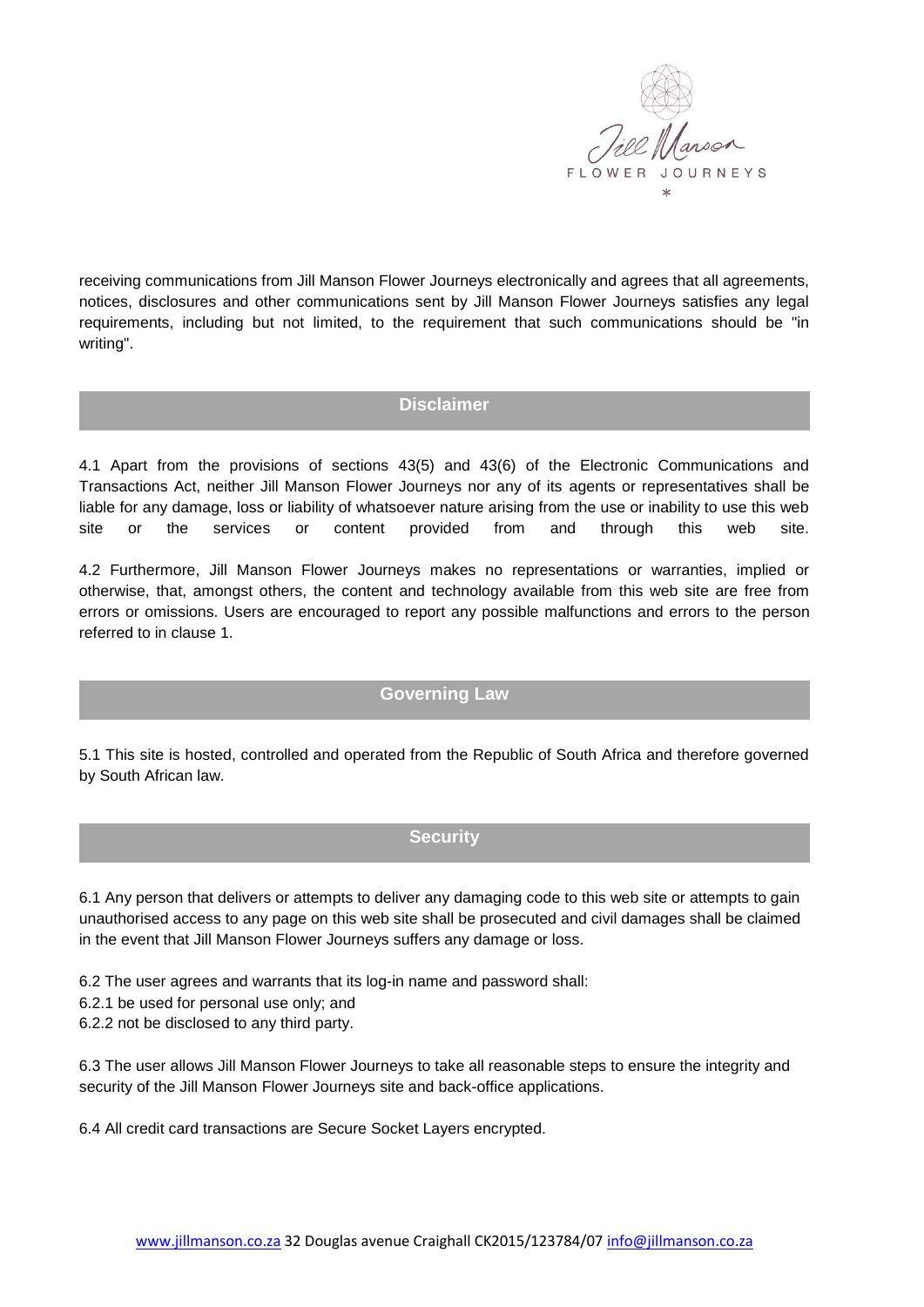

# **Changes To Agreement**

7.1 Jill Manson Flower Journeys may, at its sole discretion, change this agreement or any part thereof at any time without notice.

# **Disputes**

8.1 In the event of any dispute of any nature whatsoever arising between the parties on any matter provided for in, or arising out of this agreement, and not resolved through the Customer Relations Department of Jill Manson Flower Journeys, then such a dispute shall be submitted to confidential arbitration in terms of the expedited rules of the Arbitration Foundation of South Africa. Arbitration proceedings shall be conducted in Johannesburg in English. The arbitration rules may be downloaded from: [http://www.arbitration.co.za/downloads/expedited\\_rules.pdf](http://www.arbitration.co.za/downloads/expedited_rules.pdf)

### **Domicilium**

9.1 Jill Manson Flower Journeys chooses as its domicilium citandi et executandi for all purposes under this agreement, whether in respect of court process, notice, or other documents or communication of whatsoever nature: 7 Mackay Avenue, Blairgowrie, Randburg, Johannesburg.

### **Privacy**

10.1 Jill Manson Flower Journeys shall take all reasonable steps to protect the personal information of Users. For the purpose of this clause, "personal information" shall be defined as detailed in the Promotion of Access to Information Act 2 of 2000 (PAIA). The PAIA may be downloaded from: <http://www.justice.gov.za/legislation/acts/2000-002.pdf>

10.2 Jill Manson Flower Journeys may electronically collect, store and use the following personal information of Users:

10.2.1 name and surname;

10.2.2 gender;

10.2.3 country of residence;

10.2.4 closest city;

10.2.5 e-mail address; and

10.2.6 IP address

10.3 Jill Manson Flower Journeys collects, stores and uses the abovementioned information for the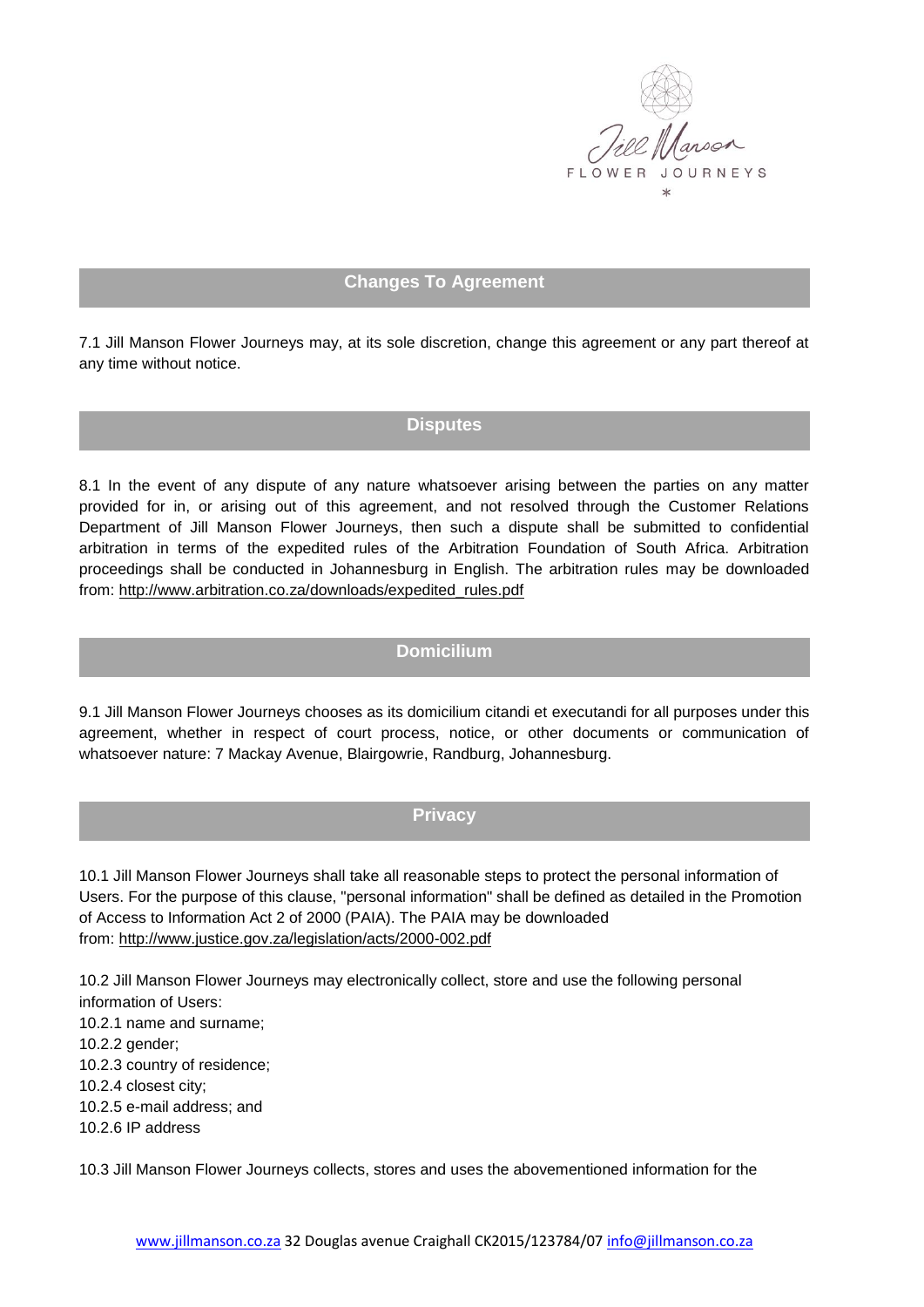

following purposes:

10.3.1 to greet the User when he/she accesses the Jill Manson Flower Journeys web site;

10.3.2 subject to the User's consent, inform the User of facts relating to his/her access and use of the Jill Manson Flower Journeys website;

10.3.3 subject to the User's consent, inform the User about competitions and special offers from Jill Manson Flower Journeys and/or its partners/affiliates;

10.3.4 to compile non-personal statistical information about browsing habits, click-patterns and access to the Jill Manson Flower Journeys web site.

10.4 Information detailed above is collected either electronically by using cookies or is provided voluntarily by the User. Users may determine cookie use independently through their browser settings.

10.5 The User may elect not to receive any communications from Jill Manson Flower Journeys and/or its partners/affiliates.

10.6 Jill Manson Flower Journeys may collect, maintain, save, compile, share, disclose and sell any information collected from users, subject to the following provisions:

10.6.1 Jill Manson Flower Journeys shall not disclose personal information from Users unless the User consents thereto;

10.6.2 Jill Manson Flower Journeys shall disclose information without the User's consent only through due legal process; and

10.6.3 Jill Manson Flower Journeys may compile, use and share any information that does not relate to any specific individual.

10.7 Jill Manson Flower Journeys owns and retains all rights to non-personal statistical information collected and compiled by Jill Manson Flower Journeys.

# **Regarding Databases**

11.1 All database information is and remains the property of Jill Manson Flower Journeys, unless purchased outright (see point 11.7).

11.2 Payment is prior to delivery of any database purchases or rental.

11.3 Payment for E-mail campaigns and digital marketing is strictly COD until an approved line of credit has been established with Jill Manson Flower Journeys.

11.4 Database rentals are intended for one marketing/communication distribution only. This means one piece of post, or one fax, per member of the database only.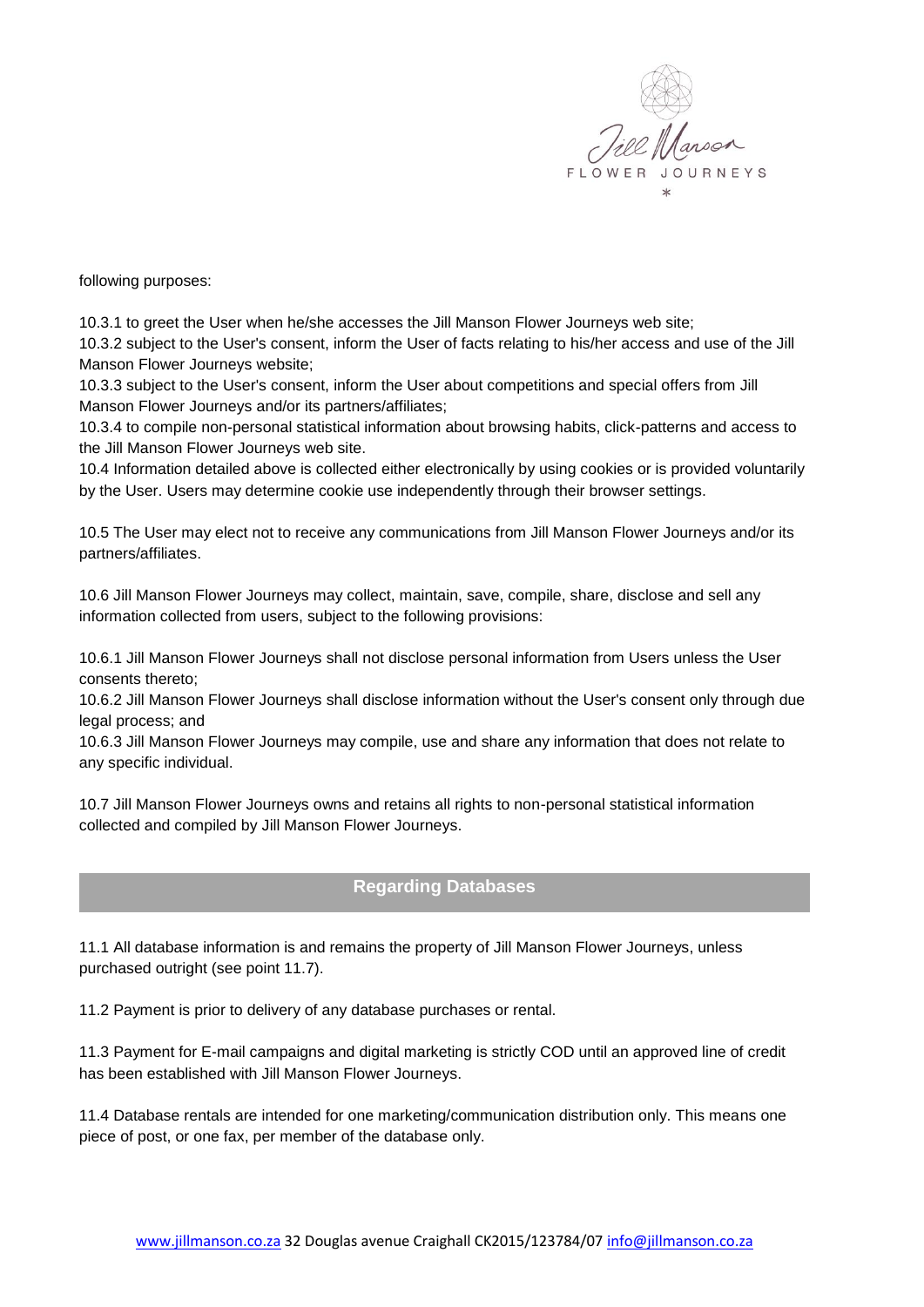

11.5 Database purchases allow the purchaser complete access to the purchased data and include 6 updates of that data with a 12 month period.

11.6 All database purchases and rental exclude e-mail addresses unless stipulated by a superceding agreement.

11.7 Any other distributions to the database, other than those specifically paid for, will be deemed not to be in accordance of these terms and conditions, and will require payment as deemed appropriate by Jill Manson Flower Journeys, or will lead to criminal charges.

11.8 Database rentals are undertaken at the risk of the user. No guarantees are offered in terms of the accuracy of the data, and no refunds will be awarded accordingly.

11.9 Should the client make use of our e-mail campaigns to any database whether it be in house or to the Decision Makers Database, an 'unsubscribe' option will be made available on each message, in accordance with prevailing legislation.

11.10 Database e-mail distributions and rentals are undertaken at the risk of the user. No guarantees are offered in terms of the accuracy of the data, and no refunds will be awarded accordingly.

# **Booking Confirmations for Paid Events**

12.1 Jill Manson Flower Journeys issues immediate electronic booking confirmations. If you have not received confirmation of your booking before the event, contact us to ensure that your booking has been registered.

In cases of bookings not being confirmed, email info@jillmanson.co.za

### **Costs**

13.1 Prices:

13.1.1 The price of each event/course is displayed with details of the event/course. In the event of a discount or special offer, the discounted price or special offer is displayed.

13.2 Transaction Currency All transactions will be processed in ZAR (South African Rands)

13.3 Value added tax:

13.3.1 Value added tax at the rate of 15% is charged on courses attended by South African residents.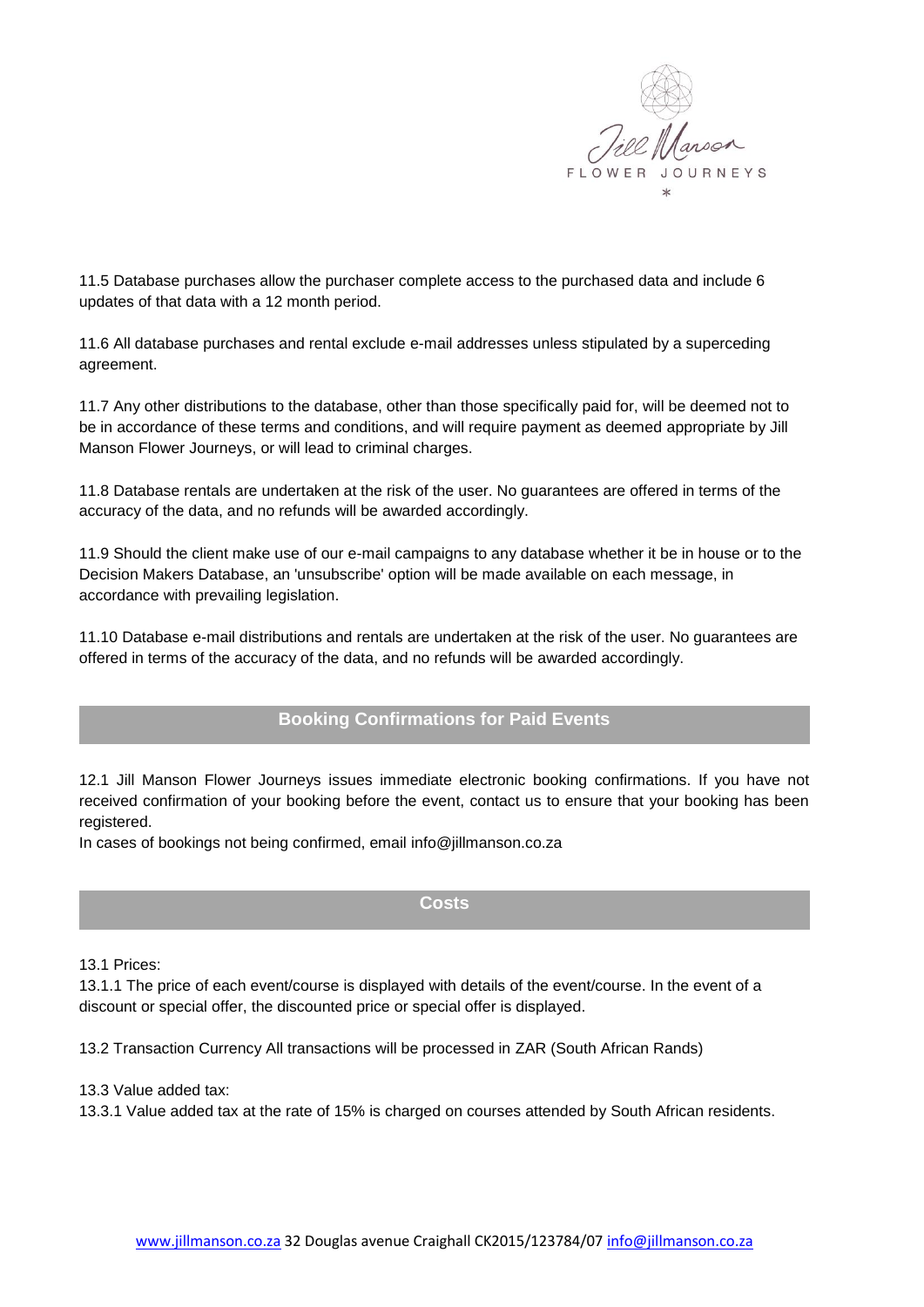

# **Payment Methods**

14.1 Credit card payments.

14.1.1 At the time of registering for an event, the transaction details are presented to the bank and an authorization is obtained for the amount of the order.

14.1.2 Note that to protect its own and the interests of customers, Jill Manson Flower Journeys scrutinizes all transactions very carefully to prevent attempted fraud and a transaction may be refused if Jill Manson Flower Journeys is not satisfied with it's legitimacy.

14.1.3 Jill Manson Flower Journeys operates credit card technology provided by PayGate (Pty) Ltd, who are the approved payment gateway for all South African Acquiring Banks. DPO PayGate uses the strictest form of encryption, namely Secure Socket Layer 3 (SSL3) and no Card details are stored on the website. Users may go to www.paygate.co.za to view their security certificate and security policy.

14.1.4 Payment may be made via Visa, MasterCard, Diners or by bank transfer into the Jill Manson Flower Journeys bank account, the details of which will be provided on request.

14.1.5 Customer details will be stored by Jill Manson Flower Journeys separately from card details which are entered by the client on DPO PayGates™ secure site. For more detail on DPO PayGate refer to www.paygate.co.za.

#### 14.2 Bank deposit payments

14.2.1 If the buyer selects to pay via bank deposit, instructions will be given on how to deposit monies into the Jill Manson Flower Journeys bank account and would it be subject to the following rules:

14.2.2 The exact amount must be paid

14.2.3 The payment must be identified by supplying the invoice number and surname or company name in the reference section of the deposit slip or on the electronic transfer.

14.2.4 Cheque deposits are subject to a clearing period.

14.2.5 No bank deposits are accepted from outside the borders of South Africa.

14.2.6 Unpaid bank deposit orders are cancelled after five business days.

## **Dates and Times**

15.2 Jill Manson Flower Journeys cannot be held responsible for changes to event/course dates which may be beyond its control.

#### **Security**

16.1 Any person that delivers or attempts to deliver any damaging code to this web site or attempts to gain unauthorised access to any page on this web site shall be prosecuted and civil damages shall be claimed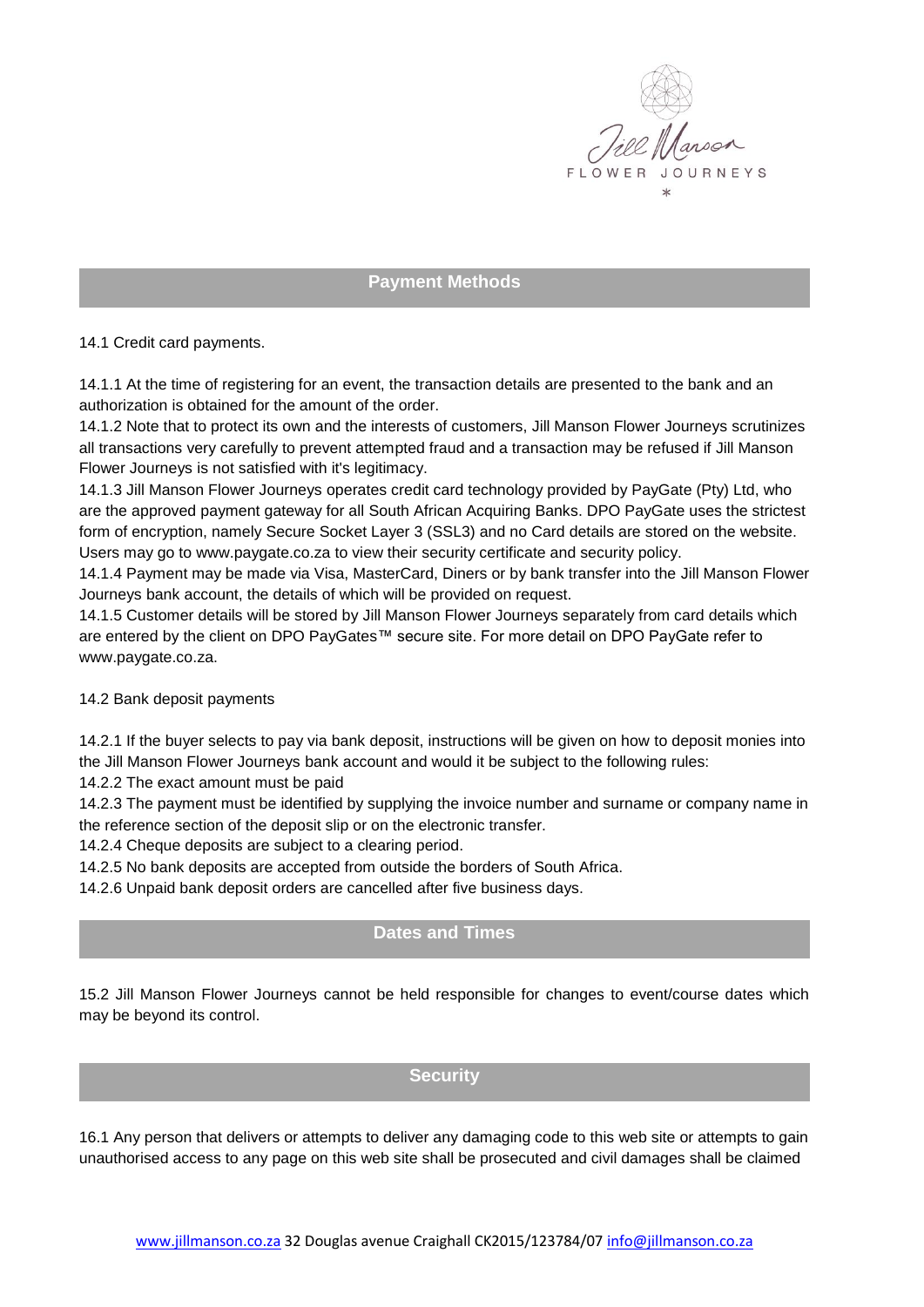

in the event that Jill Manson Flower Journeys suffers any damage or loss.

16.2 The user agrees and warrants that its log-in name and password shall:

161.2.1 be used for personal use only; and 16.2.2 not be disclosed to any third party.

16.3 The user allows Jill Manson Flower Journeys to take all reasonable steps to ensure the integrity and security of the Jill Manson Flower Journeys site and back-office applications.

16.4 All credit card transactions are Secure Socket Layers encrypted.

# **Governing Law**

18.1 This site is hosted, controlled and operated from the Republic of South Africa and therefore governed by South African law.

### **Changes to Agreement**

19.1 Jill Manson Flower Journeys may, in its sole discretion, change this agreement or any part thereof at any time without notice.

### **Flower Courses Terms & Conditions**

- 1. Payment must be made in full up front for the Creative Play Sessions. Deposits of 50% are required to book your space for all other courses. The 50% balance of those payments must then be paid 5 business days prior to the start of the course.
- 2. Your booking will only be held once your POP is emailed to studio@jillmanson.co.za & info@jillmanson.co.za
- 3. If you cancel your booking due to illness within 48 hours prior to the session date, you will be given a 50% refund will be given for that session upon provision of a note from doctor. If we are able to fill the spot from a waiting list, a further 40% will be paid back to you. The remaining 10% will be held by us for administration fees.
- 4. If you cancel your booking for any other reason, it must be done within 7 business days prior to the course date. In that instance you will be given a 50% refund. If we are able to fill the spot from a waiting list, a further 40% will be paid back to you. The remaining 10% will be held by us for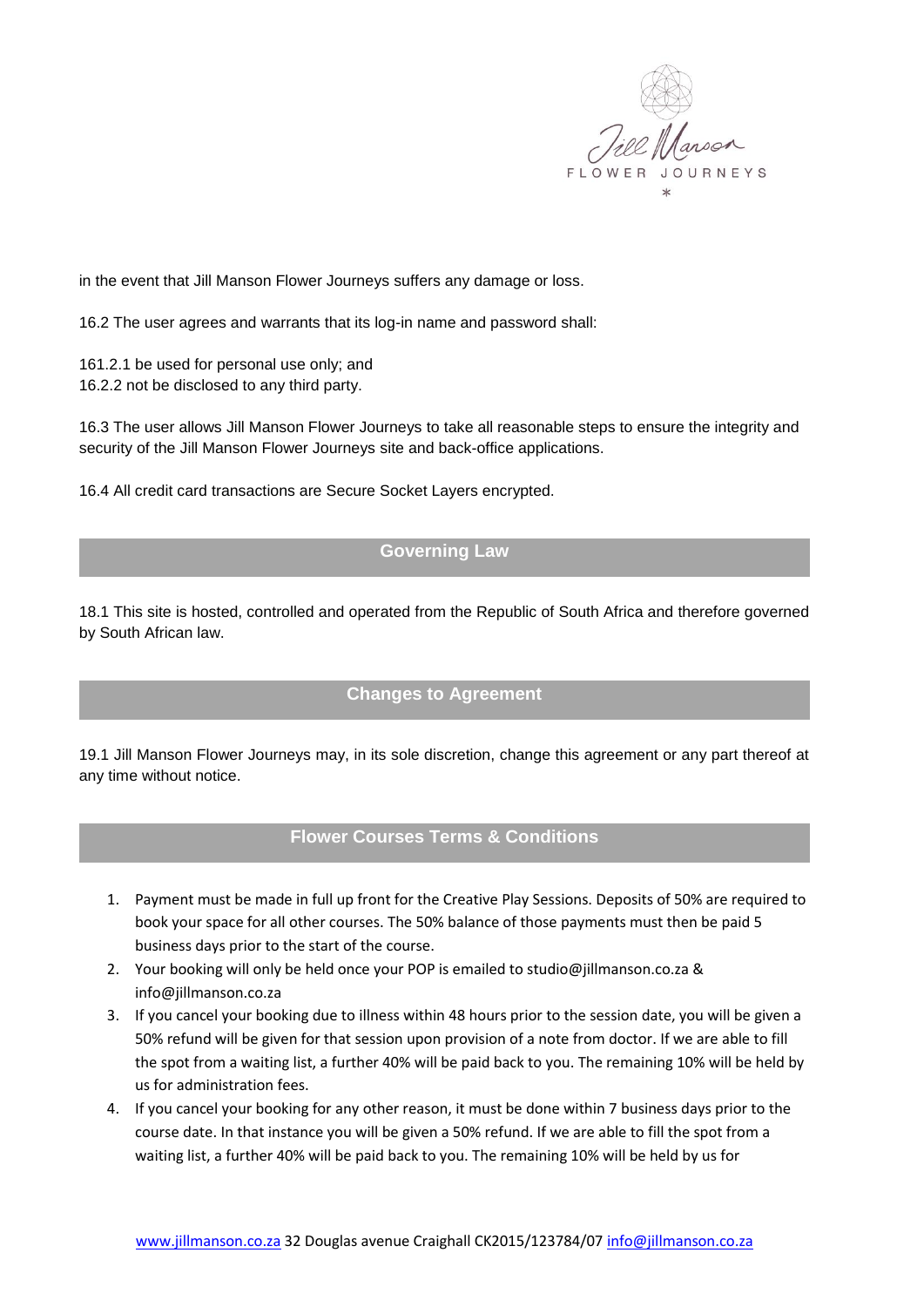

administration fees. Cancellations made with less than 7 business days' notice will be given no refund.

5. A minimum of 5 booked participants are required for any session/course to proceed. Should the class be cancelled for any other reason by Jill Manson Flowers a full refund will be given to you for payments made upon booking.

### **Flower Order Terms & Conditions**

#### **General:**

1. All prices are inclusive of VAT. A delivery fee will be added to your final invoice.

2. All prices are subject to change with prior notification.

3. Delivered products may vary in appearance when compared to images on the website.

4. We reserve the right to make these substitutions without notifying the customer unless the substitutions are significant. In these cases, we will attempt to contact you. All substitutions are of equal or greater value and look as similar as possible to the product ordered.

5. If your floral creation is damaged during transportation and delivery, please let us know within 24 hours. We will gladly collect and replace it at our expense.

6. We reserve the right to cancel orders placed if there has been misuse of a voucher or unsolicited voucher use of a vouchers purchases from us.

7. Please ensure that all recipient names and card messages are spelt correctly and that the delivery addresses provided are correct. We print messages and names exactly as provided. **Payments/Refunds:** 

1. Full payment is required before delivery. Please ensure your payment is made in time to avoid delays to the delivery date.

2. Please email your proof of payment t[o studio@jillmanson.co.za](mailto:studio@jillmanson.co.za)

3. No refunds applicable.

4. We will substitute the blooms to the same value where a design has been damaged during transportation and delivery or after our floral designer has evaluated the floral creation.

#### **Delivery:**

1. Delivery times cannot be guaranteed. If we are unable to meet your delivery date or time, we will contact you to advise.

2. Additional delivery fees apply to addresses outside of our normal delivery range.

3. If you place an order for same day delivery in the morning, your order will go out in the afternoon that same day. To ensure same day delivery, please send your proof of payment to us before 12 pm that same day. If your order is placed after 12pm, delivery will take place the next day.